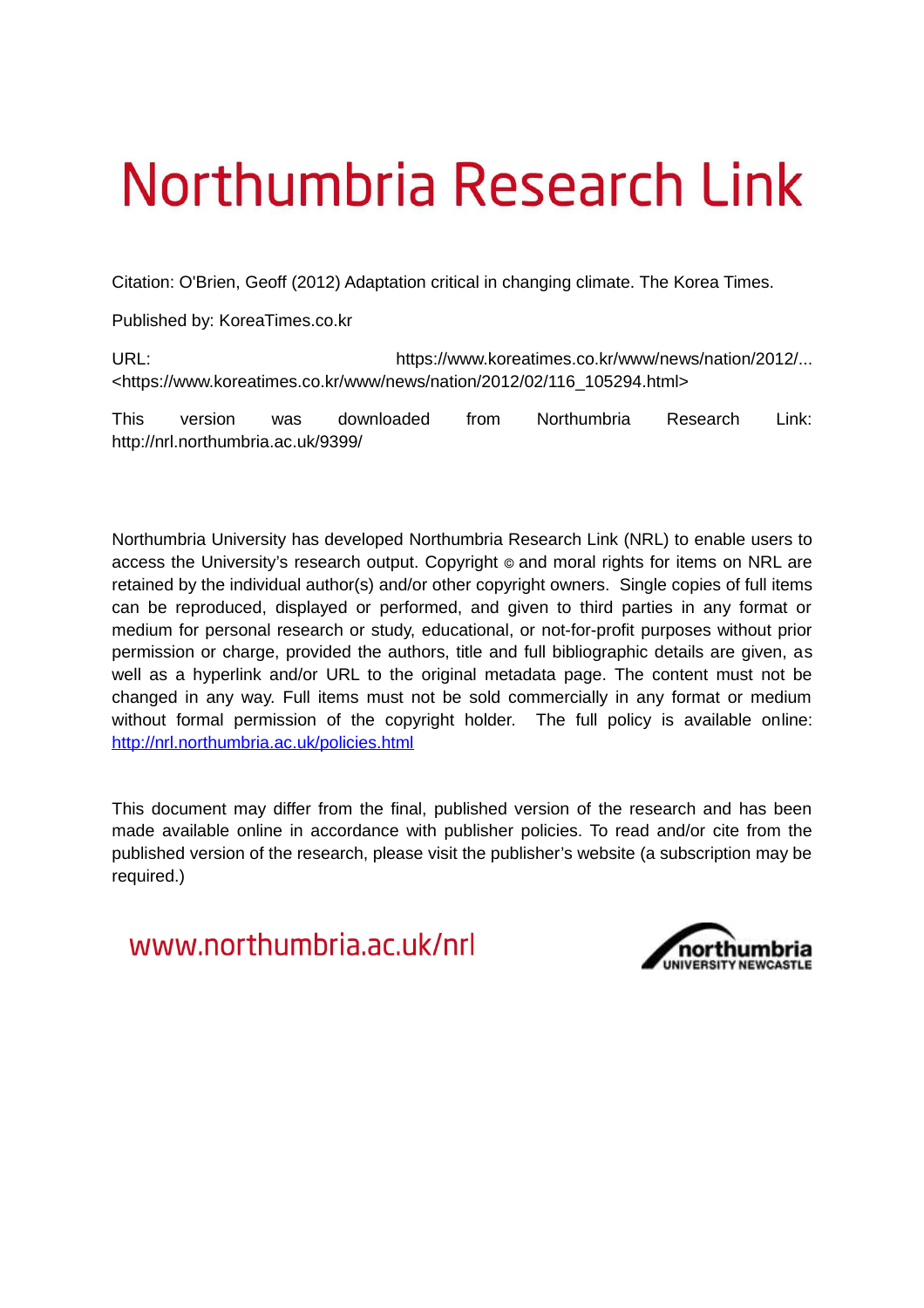A general view of the leading edge of Perito Moreno glacier in the southern Patagonia region near El Calafate. While most of the world's glaciers are melting away because of warmer temperatures, scientists say the Perito Moreno ice field, known as "The White Giant," is gaining as much as 3 meters (10 feet) a day in some parts, pushed forward by heavy snowfalls in the Patagonia region. This picture was taken Jan. 3, 2009. / Reuters-Yonhap

## **From a climate change perspective, adaptation is precautionary or anticipatory adjustments to shifts already happening or likely to happen in the near future.**

By Geoff O'Brien

From a climate change perspective, adaptation is precautionary or anticipatory adjustments to shifts already happening or likely to happen in the near future.

Accelerated climate change and increasing variability is one of the greatest challenges we face. The Intergovernmental Panel on Climate Change (IPCC) has determined that there is clear evidence that human actions are exacerbating the natural variability of the climate system; we are responsible for producing changes. Though there is general agreement that there is an urgent need to reduce greenhouse gas emissions, there is also recognition that we will have to adapt to





the changes that will be driven by the emissions already loaded into the atmosphere.

There seems little likelihood of an international agreement to reduce emissions before 2020, meaning that climate change could be further accelerated. There is a possibility that we will enter an era of dangerous climate change where extreme events could severely threaten communities and livelihoods throughout the world or even cause irreversible damage to ecosystems. Adaptation is an urgent need.

### **Climate change risks**

Broadly speaking accelerated climate change risks are meteorological in nature, for example temperatures will rise and droughts and floods are likely to be more severe and less predictable. Table 1 highlights some of the possible risks that we will face.

The lack of an international agreement to limit emissions means that many of the impacts listed in Table 1 are likely to be exacerbated.

This will make adaptation even more challenging. It is very probable that we will have to adapt to significant changes. We may have already reached tipping points that could lead to irreversible change.

A tipping point is where warming, for example, of the tundra releases methane into the atmosphere. Methane is a powerful greenhouse gas and this would further accelerate the warming trend. It is clear that adaptation is needed urgently.

Adaptation is a process of adjustment to disruptive events. It is not a new concept. Societies have adjusted continually throughout history. From a climate change perspective, adaptation is precautionary or anticipatory adjustment(s) to shifts already happening or likely to happen in the near future. It is defined by IPCC in its Third Assessment Report as:

"Adjustment in natural or human systems is in response to actual or expected climatic stimuli or their effects, which moderates harm or exploits beneficial opportunities.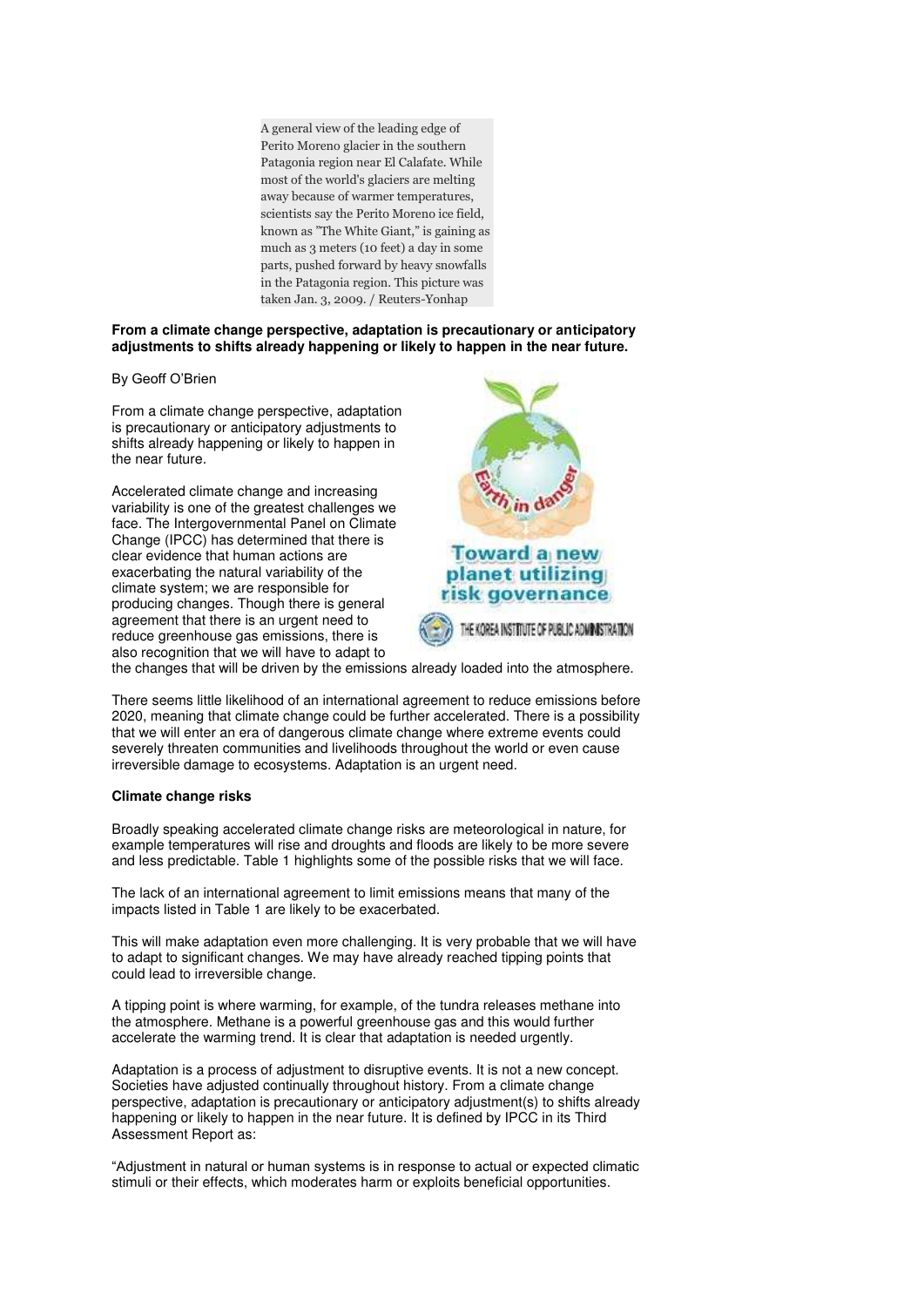Various types of adaptation can be distinguished, including anticipatory and reactive adaptation, private and public adaptation, and autonomous and planned adaptation." (IPCC, 2001)

Adaptation is not just adjustment to an average climate condition but is a response to reduce vulnerability to extremes, variability, and rates of change at all scales.

Though the aim of adaptation is to reduce or mitigate vulnerability, its focus is on adaptive capacity, which is the ability of our societies to adjust to climate disruptions. Vulnerability is the degree to which societies are unable to cope with the adverse effects of climate change, including climate variability and extremes.

Adaptive capacity refers to the potential or ability of communities to adapt to the effects or impacts of climate change and is the ability of societies to adjust to actual or expected climate stresses, or to cope with the consequences. The determinants of adaptive capacity comprise factors such as wealth, technology, education, information, skills, infrastructure, access to resources, government and stability and management capabilities.

Wealthier nations have greater adaptive capacity than poorer nations. A term increasingly used in adaptation is resilience, which is the ability of communities to respond and cope with disruptive events. This means building up the capacity of communities to be more self-reliant.

Resilience is a function of learning from experience and using the determinants of adaptive capacity to better prepare for future. In this sense resilience is an on-going process.

This is an important aspect of adaptation to climate change as we will have constantly assess climate hazards and make judgements about the risks that they will produce.

#### **Adaptation strategies**

Adaptation strategies will differ from place to place. There is no single solution. Adaptation strategies should aim at reducing risks to communities, promoting food and water security, protecting critical infrastructure and ensuring that people are prepared.

The types of measures that can be used can be characterized in two ways. The first are structural measures which comprise any physical construction to reduce or avoid possible impacts of hazards, or application of engineering techniques to achieve hazard-resistance and resilience in structures or systems such as flood levies, ocean wave barriers and evacuation shelters.

The second are non-structural measures which comprise any measure that does not involve physical construction but uses knowledge, practice or agreement to reduce risks and impacts, in particular through policies and laws, public awareness raising, training and education. Common non-structural measures include building codes, land-use planning laws and their enforcement, research and assessment, information resources, and public awareness programs.

#### **Local knowledge, climate science**

Short measures can range from the building of flood defences through to the introduction of drought resistant crops. It is important that adaptation measures should build on local knowledge as well as good climate science.

There needs to be an interchange of information of what works best and why. It will be through learning that adaptation measures will build resilience.

But there are likely to be some very difficult decisions to make. Many of our cities and critical infrastructure are in coastal areas and highly vulnerable to sea level rise and storms. New Orleans is a graphic example of what may happen.

Even today there is discussion of whether some of the low-lying areas of the city should be re-developed. In the future we will have to consider whether or not to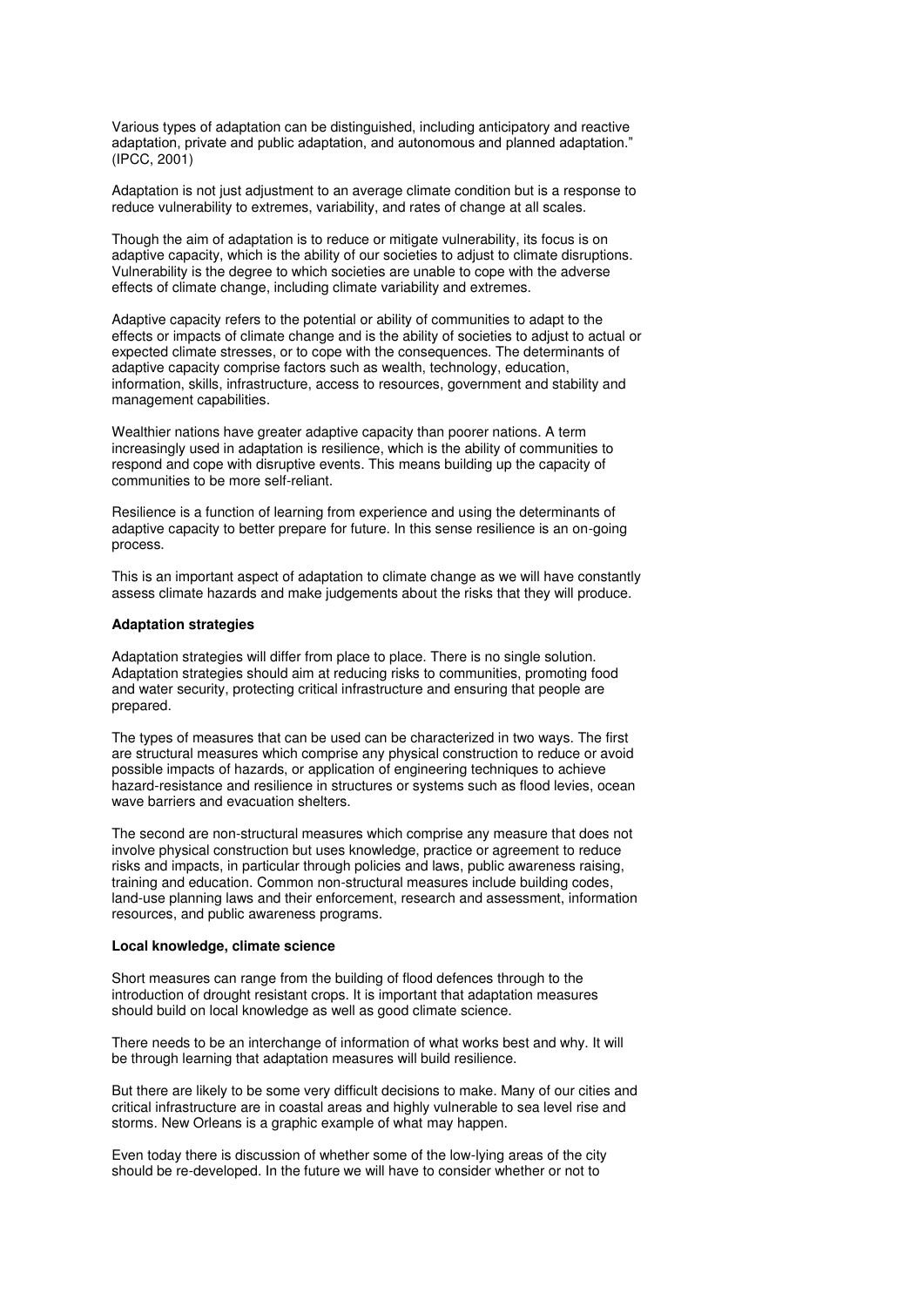abandon some areas, as the costs of defending are likely to be prohibitive.

In Asia there are many cities that will be threatened by rising sea levels and extreme storms. Countries such as Bangladesh will lose land and many will be displaced. This raises the prospect of climate refugees. How will we deal with such problems?

#### **Costs of Adaptation**

This is a contentious area. A study by Stern in 2006 on the economics of climate change concluded that it would more cost effective to act now as opposed to dealing the consequences. Stern suggests that a spending of roughly 3-5 percent of GDP would avoid the some 15-20 percent of GDP if we did nothing (Stern, 2006). Studies in 2007 from UNDP (UN Development Programme) and Oxfam estimated costs between \$50 and \$109 billion per annum (Oxfam, 2007; UNDP, 2007).

The UN Framework Convention on Climate Change (UNFCCC) estimated that total funding need for adaptation by 2030 could amount to between \$49 and \$171 billion per annum globally, of which \$27 and \$66 billion would accrue in developing countries (UNFCCC, 2007). More recent analysis suggests that these figures underestimate the costs.

Adaptation is complex and studies need to include a number of sectors, such as agriculture, water, ecosystems, coastal systems, human health and infrastructure. An analysis by Parry et al (2009) of the UNFCCC study, suggest that in some sectors estimates may need to be 2 or 3 times higher.A 2010 study by the World Bank into the infrastructure costs alone suggests an annual spend between \$75 and \$100 billion (World Bank 2010).

One of the problems is deciding on what areas and sectors to protect. This implies that a concerted effort is likely to be much higher that current published estimates.

Given that the recent World Bank study only focuses on infrastructure then it is not unreasonable to assume that a comprehensive approach is likely to exceed \$100 billion per annum.

# **Cost and lives**

According to The Global Humanitarian Forum (2010) the costs of climate related losses amount to \$125 billion per annum and some 300,000 lives are lost every year along with countless numbers of lives that have been degraded because of climate change. It is impossible to put a value on such losses and suffering. But whatever the costs we should note that the IMF estimates that the costs of the global credit crunch are some \$10 trillion.

Through UNFCCC the global community has established the Green Climate Fund which has identified that developed countries should commit to providing \$30 billion in fast-start finance for developing countries in 2010-12 and to mobilize \$100 billion a year in public and private finance by 2020 for adaptation and low carbon initiatives. Don't hold your breath as the global economic slowdown may mean that this commitment will not be fully met.

Climate adaptation is urgent. However there does seem to be a lack of action. This is odd as adaptation is about protecting people and the assets we need. Many of the measure will require innovation, a move to a greener economy.

This will have benefits as new products will be needed. This can have long term benefits, particularly if we decide to adapt the global energy system to new and alternative energy resources. What is clear is that many of the options are realisable.

The question remains: do we have the political will? It seems that many of our leaders are transfixed Giddens Paradox (2009); they will not act until something goes wrong.